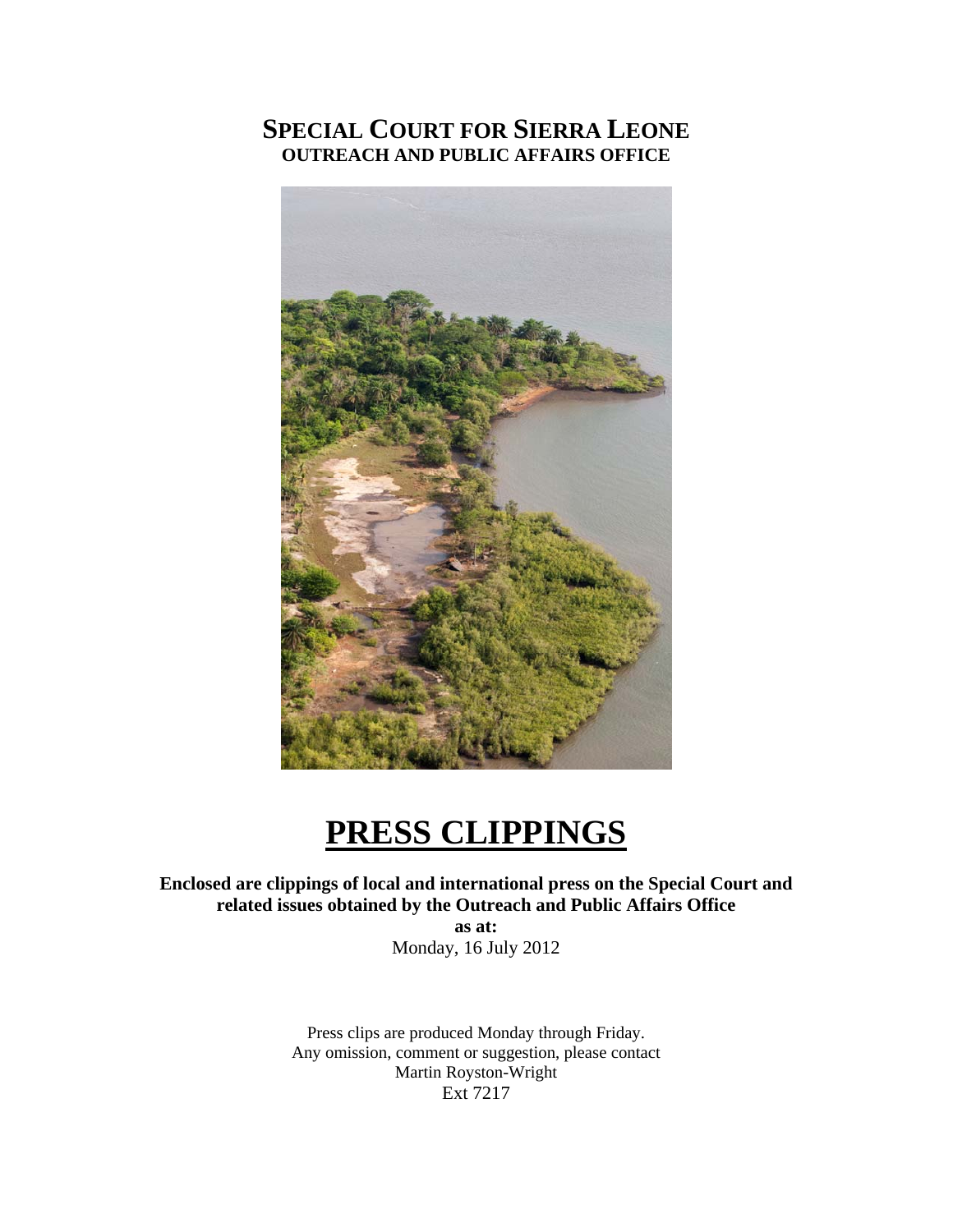| <b>International News</b>                                                  |              |
|----------------------------------------------------------------------------|--------------|
| The Hague's Deliberate Enforcer / Boston Globe                             | Page 3       |
| <b>ICC Issues Arrest Warrants for DR Congo Rebel Leaders / Wire Update</b> | Page 4       |
| Kenyan Police Denies Wanted Rwandan Fugitive is in Kenya / Coastweek       | Pages 5-6    |
| How the World Took a Step Closer to Ending Impunity / CNN                  | Pages 7-8    |
| Beyond Conventional Transitional Justice / Oxford University Press Blog    | Pages $9-11$ |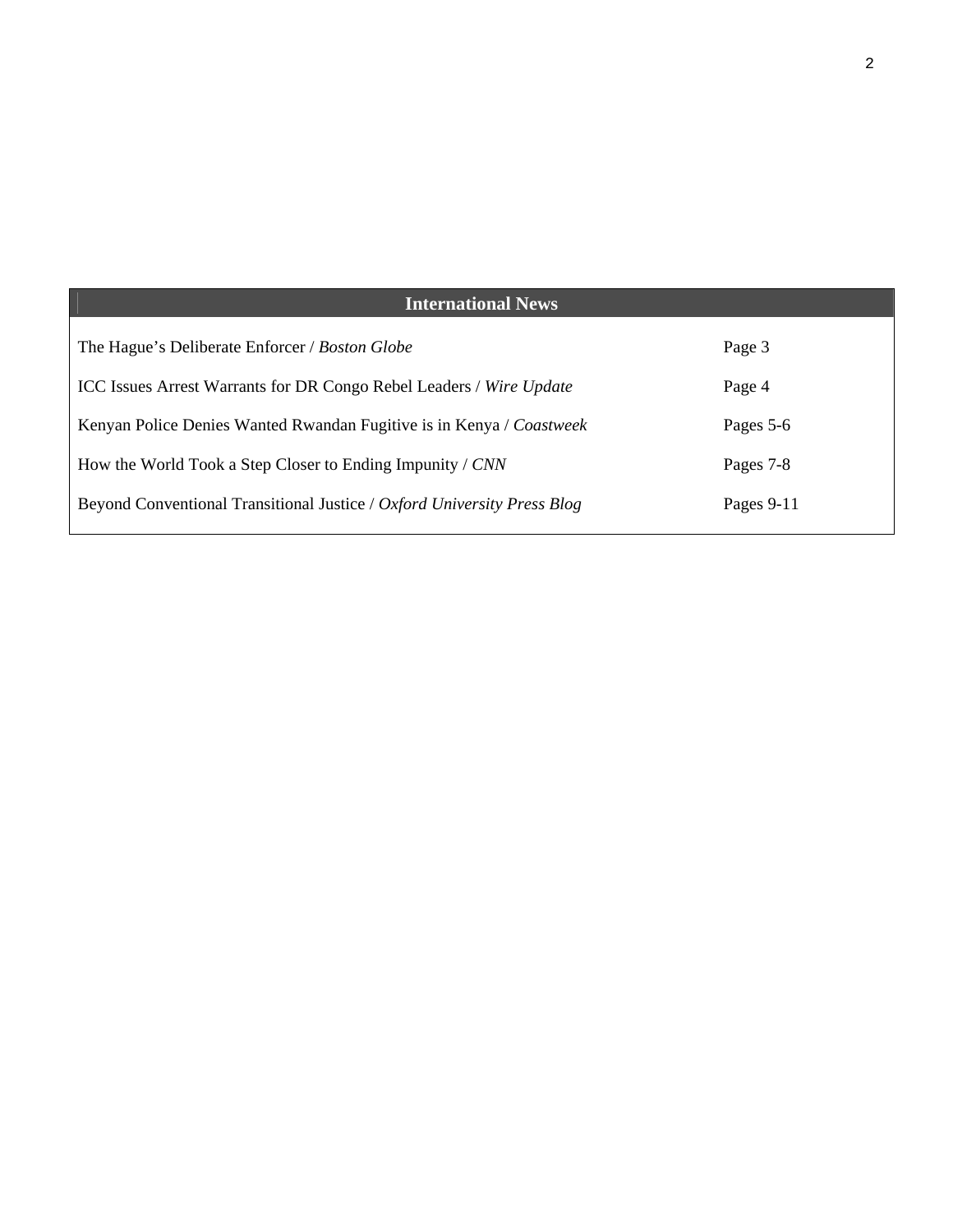# Boston Globe Sunday, 15 July 2012

### **The Hague's deliberate enforcer**

This month marks the 10th anniversary of the International Criminal Court in the Hague, an institution whose supporters believed it would seriously curb the world's human rights abusers — but whose critics (including many in the United States) feared it would undermine national sovereignty. The result has been less exceptional on both scores. After a decade, the court has an imperfect record. Still, it represents a cause worth pursuing.

The list of criticisms against the court is longer than its list of convictions. Sweeping war crimes have proved difficult to investigate and prosecute, delays have been frequent and often interminable, and cooperation is lagging even in those countries that have signed on as members. (The United States, fearful of putting its own military under the court's jurisdiction, has not.) For example, the court's indictment of the longtime Sudanese President Omar Hassan al-Bashir for genocide in Darfur was ignored by the African Union, which told its members not to comply with the arrest warrant, amid complaints that the court had a bias against African nations. But it is Africans who suffer from African leaders, as the court's recent conviction of Liberian President Charles Taylor for atrocities against his own people proved.

It isn't fair to point to the United States' failure to join the court for its lack of influence, as some international critics have done; American officials now work closely with the court on investigations, while providing judicial assistance to countries that seek to prosecute their own war criminals.

Even in those cases, which aren't International Criminal Court prosecutions, much of the moral impetus and urgency derives from the international imprimatur. Despite its deficiencies, the court serves as a reminder to those who would perform the most cruel and depraved acts that justice might be delayed or denied, but it won't be forgotten. That seems especially true today as Syrian protesters' carry signs that say, simply, "Assad to The Hague."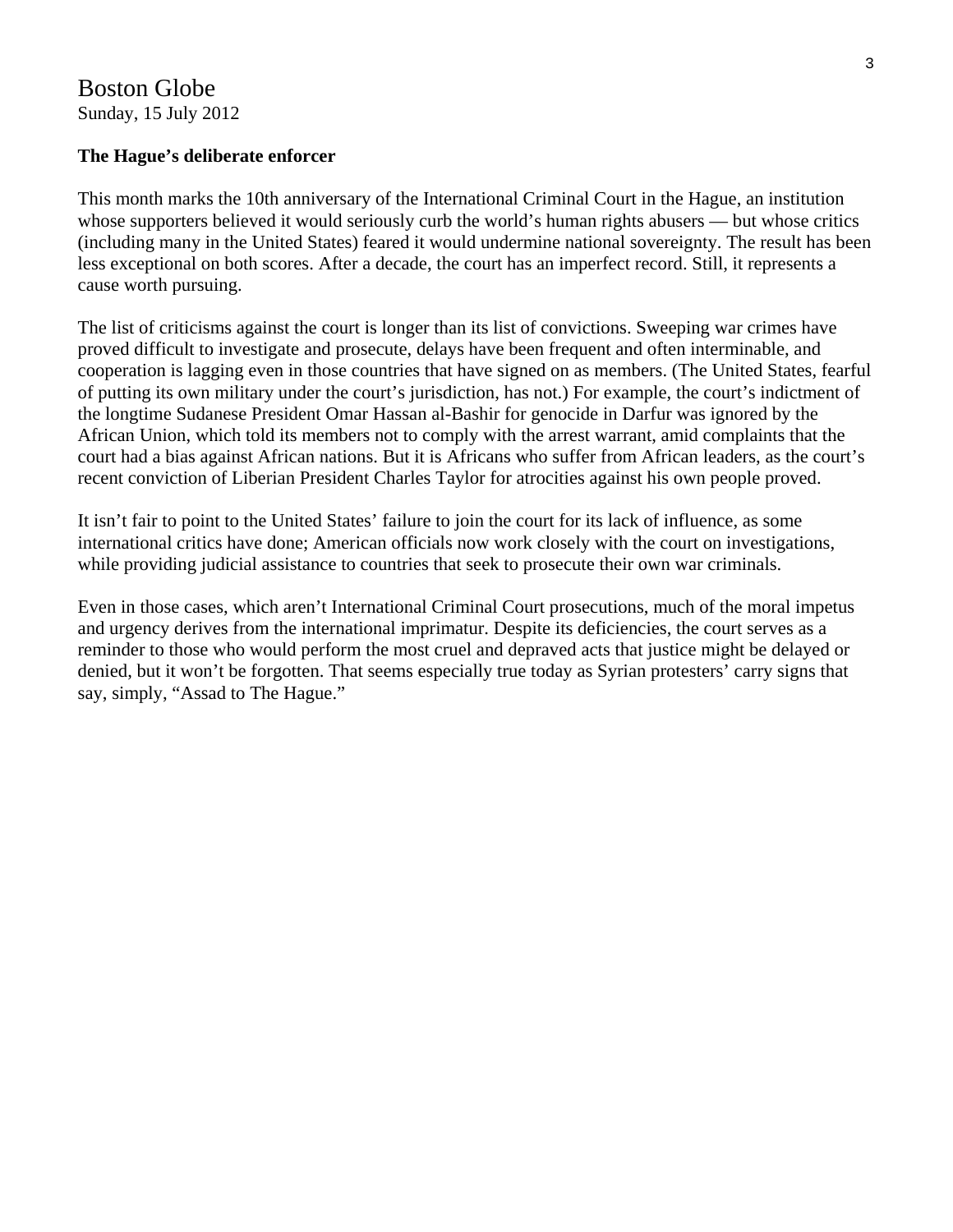Wire Update Sunday, 14 July 2012

## **ICC issues arrest warrants for DR Congo rebel leaders**

#### By BNO News

THE HAGUE, NETHERLANDS (BNO NEWS) -- The International Criminal Court (ICC) has issued arrest warrants for two Rwandan and Congolese warlords who are accused of committing numerous war crimes in the Democratic Republic of the Congo (DRC) during the past decade, court officials said on Friday.

The arrest warrants were issued for Rwandan rebel group leader Sylvestre Mudacumura and Congolese rebel leader Bosco Ntaganda, who are both accused of committing war crimes in the DRC. Both warrants were issued following submitted requests to the ICC in May of this year, and the arrest warrant for Ntaganda is his second from the UN-backed court.

Mudacumura, 58, is the supreme commander of the Rwandan rebel group best known by its French name the Forces Démocratiques pour la Libération du Rwanda (FDLR), or the Democratic Forces for the Liberation of Rwanda. The group, which is accused of committing attacks and atrocities such as rapes and killings, is composed almost entirely of ethnic Hutus who fled from Rwanda after the genocide of 1994.

The ICC's arrest warrant said the court has reasonable grounds to believe that Mudacumura is responsible for nine counts of war crimes which were committed between January 2009 and September 2010 in the DRC. The counts consist of attacking civilians, murder, mutilation, cruel treatment, rape, torture, destruction of property, pillaging and outrages against personal dignity.

Meanwhile, a new arrest warrant was issued for Ntaganda, 41, who is currently a general in the DRC's national army. He is accused of committing four counts of war crimes and three counts of crimes against humanity between September 2002 and September 2003 in the DRC.

The counts of crimes against humanity consist of murder, rape and sexual slavery, and persecution. The counts of war crimes consist of murder, attacks against the civilian population, rape and sexual slavery, and pillaging. The court said his arrest is necessary to prevent him from continuing to carry out crimes in the DRC, which is within the ICC's jurisdiction.

The ICC's first arrest warrant for Ntaganda was issued in August 2006. The warrant accused him of committing three counts of war crimes against civilians in the DRC's Ituri region from 2002 to 2003. The counts are the enlistment of children under the age of 15, conscription of children under the age of 15, and using children under the age of 15 to participate actively in hostilities.

(Copyright 2012 by BNO News B.V. All rights reserved. Info: sales@bnonews.com.)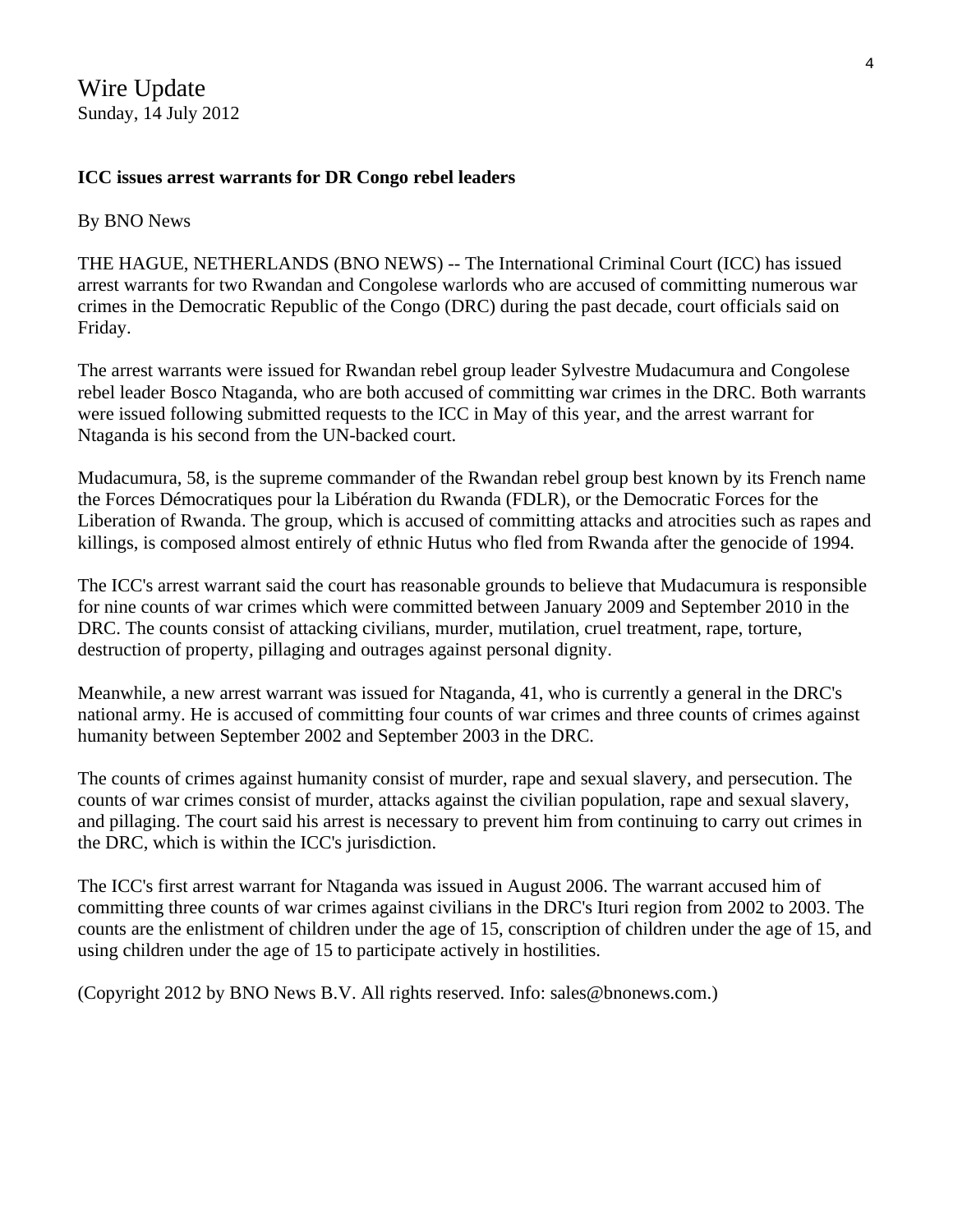Coastweek Friday, 13 July 2012

.

#### **Kenyan police denies wanted Rwandan fugitive is in Kenya**

#### SPECIAL REPORT BY XINHUA CORRESPONDENTS

Peter Mutai AND Ronald Njoroge

NAIROBI (Xinhua) -- Kenyan authorities on Thursday refuted reports that Rwandan fugitive Felicien Kabuga who is wanted by the UN International Criminal Tribunal for Rwanda (ICTR) to answer serious charges of crimes against humanity is in the country.

 Kenyan police spokesman Eric Kiraithe told a news conference in Nairobi that contrary to media reports joint efforts by detectives from the Arusha-based UN tribunal and America's Federal Bureau of Investigation (FBI) have failed to trace Kabuga.

"Local media reports that Kabuga is in Kenya but this is not true and the person identified as the suspect is in fact Daniel Muthee Ngeera, a 58 year-old Isiolo-based businessman," Kiraithe told journalists in Nairobi during joint media briefing with members of Ngeera family.

Currently, he said, the ICTR is represented by detectives - Moussa Sanogo, Cheikna Samassa and Michael Stacin who along with their Kenya and FBI counterparts have been given unfettered access to every part of this country in their efforts to investigate this matter.

He said the detectives and local experts have searched all places following over 30 leads in the East African nation but maintained that the official position is that the elusive Rwandan fugitive is not in Kenya.

"Some of their (detectives) investigations include inquiries at the Kenya Revenue Authority since 2008. Since then the team has responded to several leads provided by informers in and outside Kenya on the fugitive's possible presence," Kiraithe said.

Kabuga has been accused of war crimes during the Rwanda genocide in 1994 that led to the slaughter of 800,000 lives and a bounty of 5 million U.S. dollars has been placed on his hear for any information that may lead to his arrest.

According to Kiraithe, pieces of information pursued included allegations that he was hiding with in-laws in Western Kenyan town of Siaya, running a school in Nyeri, the central Kenya as well as doing real Estate business in Mombasa.

"In Narok it was dramatically alleged that he owned land where he was farming along with some prominent Kenyans," he said.

The police spokesman said the detectives have severally visited land registries in the country, inspected records at the ministry of immigration, as well physically perusing records in all entry and exit points in this country on cite including the border points of Nairobi and Moyale in Eastern Kenya.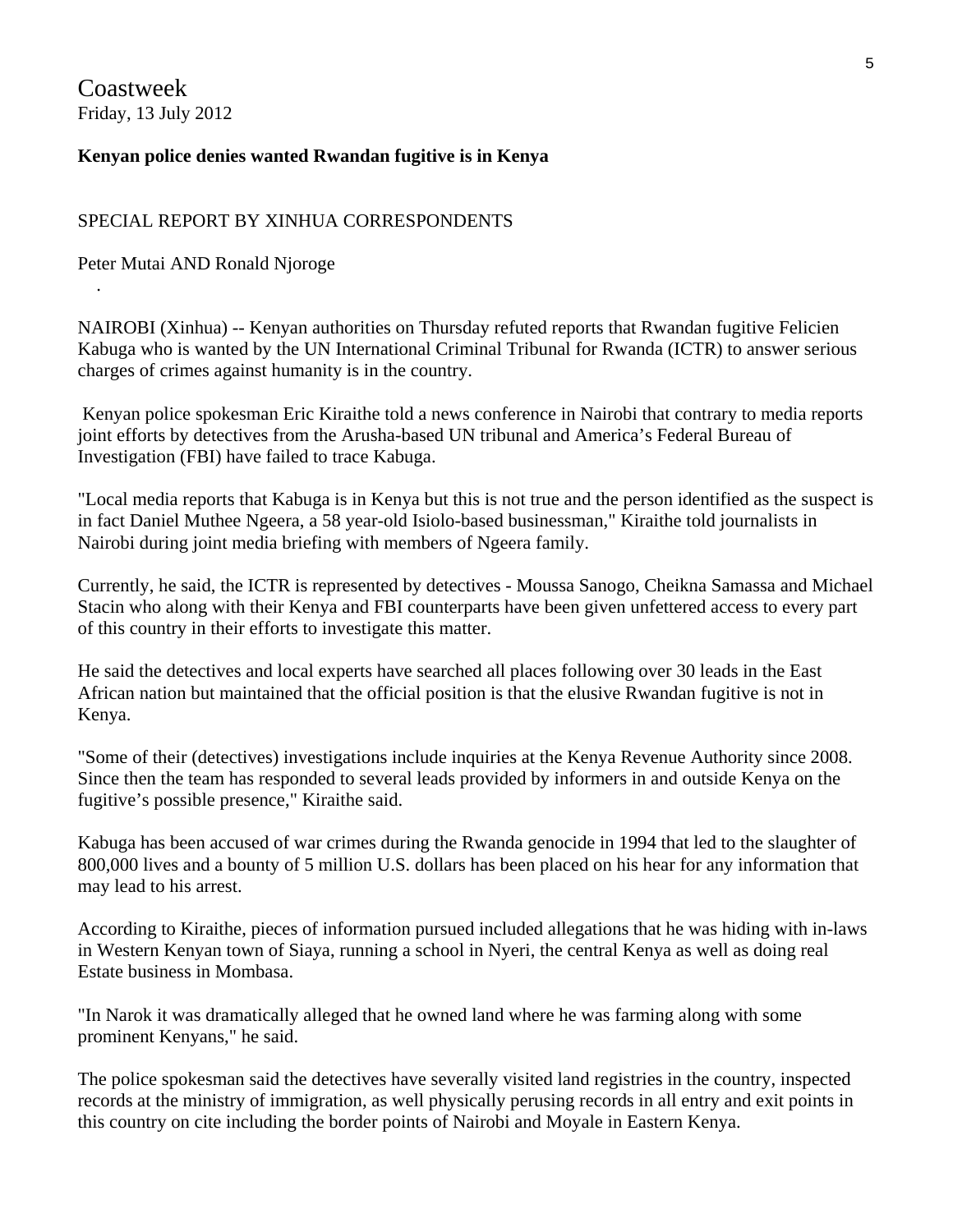"Considering all these efforts and the fact that there is a 5 million dollars bounty over his head, the government of Kenya has repeatedly stated in various forums that we don't believe that Felicien Kabuga could be hiding anywhere in this country," Kiraithe said.

Kabuga, a wealthy businessman, is accused by the ICTR for sponsoring the 1994 Tutsi genocide, in particular the Radio Television Mille Collines (RTLM), and purchasing machetes that were used by Interahamwe militias to kill over 1 million Tutsis.

The U.S. government has been putting pressure on Kenya to arrest the elusive Rwanda who is believed to be hiding in the country.

But Kiraithe said that Dr Peter Rakwach, who the local media in an investigative series alleged treated Kabuga, did not die under mysterious circumstances.

"The family doctor of Rakwach, together with their physician does not suspect any foul play in his death and therefore the report should be treated as untrue," he said.

According to the local media report, a military officer named Michael Sarunei provided security for the fugitive but Kiraithe dismissed this saying "in our police and military service, there is no record of Michael Sarunei as having served in any government security agency".

Kiraithe said the police are therefore continuing with diligent efforts to trace Kabuga in order to effect an international warrant of arrest.

He said that the ministry in charge of radio and television should take any necessary action it deems fit against local media and the police is not in a rush to prosecute any one for giving false information.

Ngeera, whom the local media station had represented as Kabuga, said that his photo was taken without his knowledge.

"I don't know who took my photograph as I did not give any anyone consents to take a picture of me," he added.

 Family lawyer Mwangi Kariuki said that they are contemplating taking legal action against the local media that linked him to fugitive.

"As a result of the allegation the family has been forced to leave their house and move to hotel for fear for their life," Kariuki said.

The lawyer said that the police are therefore providing armed guard to the family until they feel that they live are not under threat.

A 5 million dollar bounty has been out on Kabuga's head, for whoever provides information leading to the arrest of this fugitive by Washington.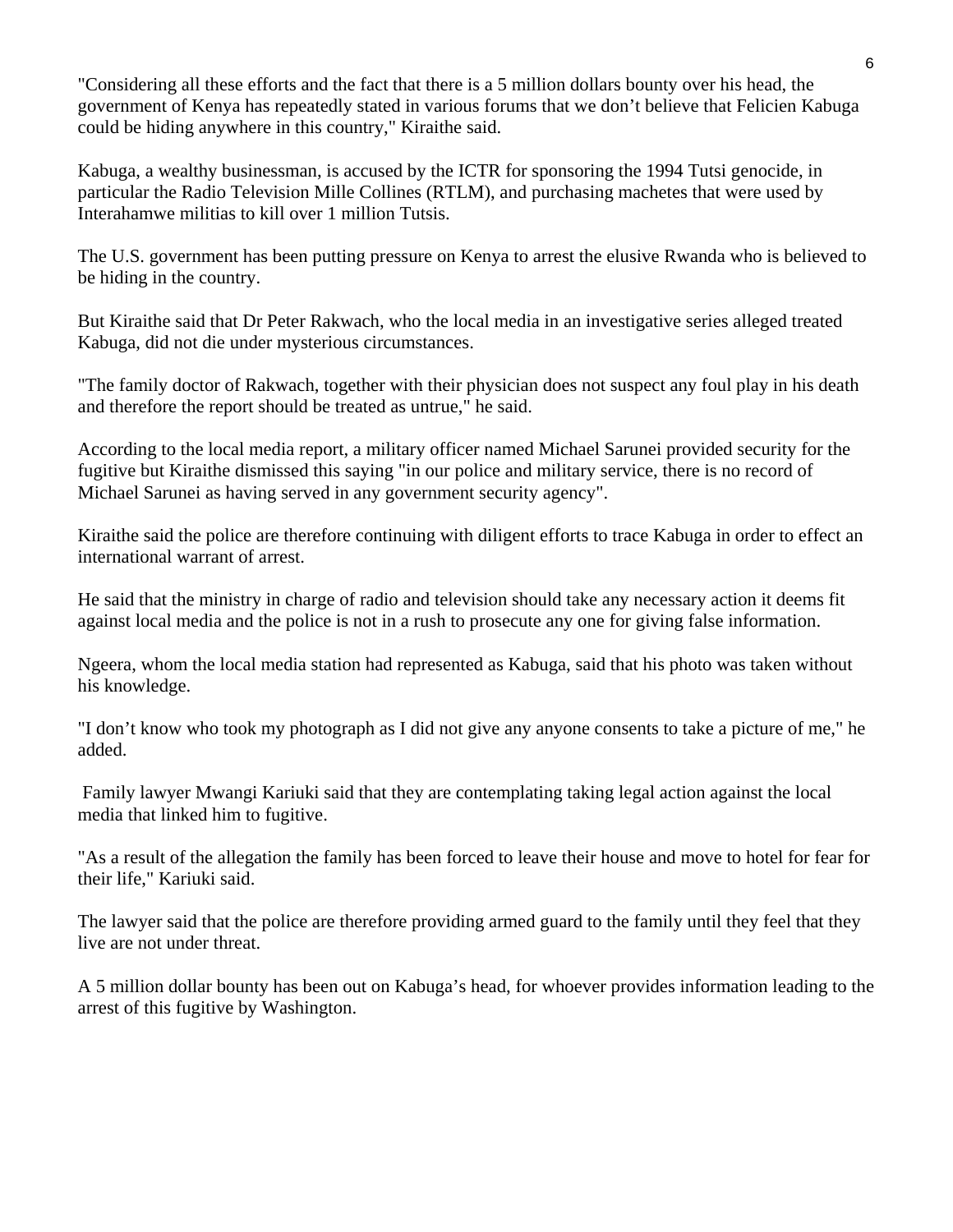## **How the world took a step closer to ending impunity**

*Mark V. Vlasic is an adjunct professor of law at Georgetown University Law Center and senior fellow at Georgetown's Institute for Law, Science & Global Security. He served on the Slobodan Milosevic and Srebrenica genocide prosecution trial teams in The Hague. The views expressed are solely those of the writer.* 

### By Mark Vlasic, Special to CNN

This week, the eyes of the world returned – if only for a moment – to the world of international justice in The Hague. In the same week, the International Criminal Court (ICC), the world's first permanent war crimes court, sentenced its first war criminal, Congolese warlord Thomas Lubanga, to 14 years in prison. And across town at the first international tribunal since Nuremburg, the International Criminal Tribunal for the former Yugoslavia (ICTY), U.N. prosecutors called their first witnesses in their case against General Ratko Mladic, charged, in part, with the Srebrenica genocide and the siege of Sarajevo. Thus, in two courtrooms in The Hague, the world was reminded that while international justice may be slow, it does come – and with it, so may come the end of impunity that often exists for mass atrocities.

To be sure, for those in Syria, Sudan and elsewhere, justice and the end of impunity won't come soon enough. But the fact that some sense of justice has come to those who perished in Congo and Bosnia is nothing to scoff at.

Lubanga, thought once by many to be untouchable, was convicted for his role in enlisting, conscripting, and using child soldiers in the Second Congolese War. And importantly for the march of international justice, Lubanga's trial, conviction and sentencing marked a number of notable firsts: it was the ICC's first successful prosecution since its 2002 founding; Lubanga is the first individual to be convicted by the ICC for crimes related to the use of child soldiers; and the trial was the first in which victims participating were able to present their views in court.

Beyond such notable "firsts," the judgment will likely raise awareness over the plight of child soldiers and, according to the international justice advocacy director at Human Rights Watch, Géraldine Mattioli-Zeltner, it may put military leaders on notice that "using children as a weapon of war is a serious crime that can lead them to the dock." It may also help bring renewed attention regarding the need to apprehend Joseph Kony, the leader of the Lord's Resistance Army, who is also wanted by the ICC.

To be sure, the ICC's new chief prosecutor, Fatou Bensouda, a capable Gambian jurist, still has her work cut out for her as the ICC confronts high-profile cases ranging from Uganda to Libya to Sudan and elsewhere. And in many ways, much of the pressure on the ICC is based upon an impressive success rate at the first international tribunal since World War II – the ICTY.

Charged with investigating and prosecuting war crimes arising out of the "Death of Yugoslavia," the ICTY issued 161 indictments. As of last year, not a single person remained at large – an impressive statistic for any prosecution shop – let alone one that faces the many challenges of an international tribunal.

Thus, this week, as the lead prosecutors on the Mladic case, Dermot Groome and Peter McCloskey, called their first witnesses against a man who was once feared by his enemies and soldiers alike, so too do they call what may be some of the last witnesses at the tribunal that helped pave the way for international justice as we know it today.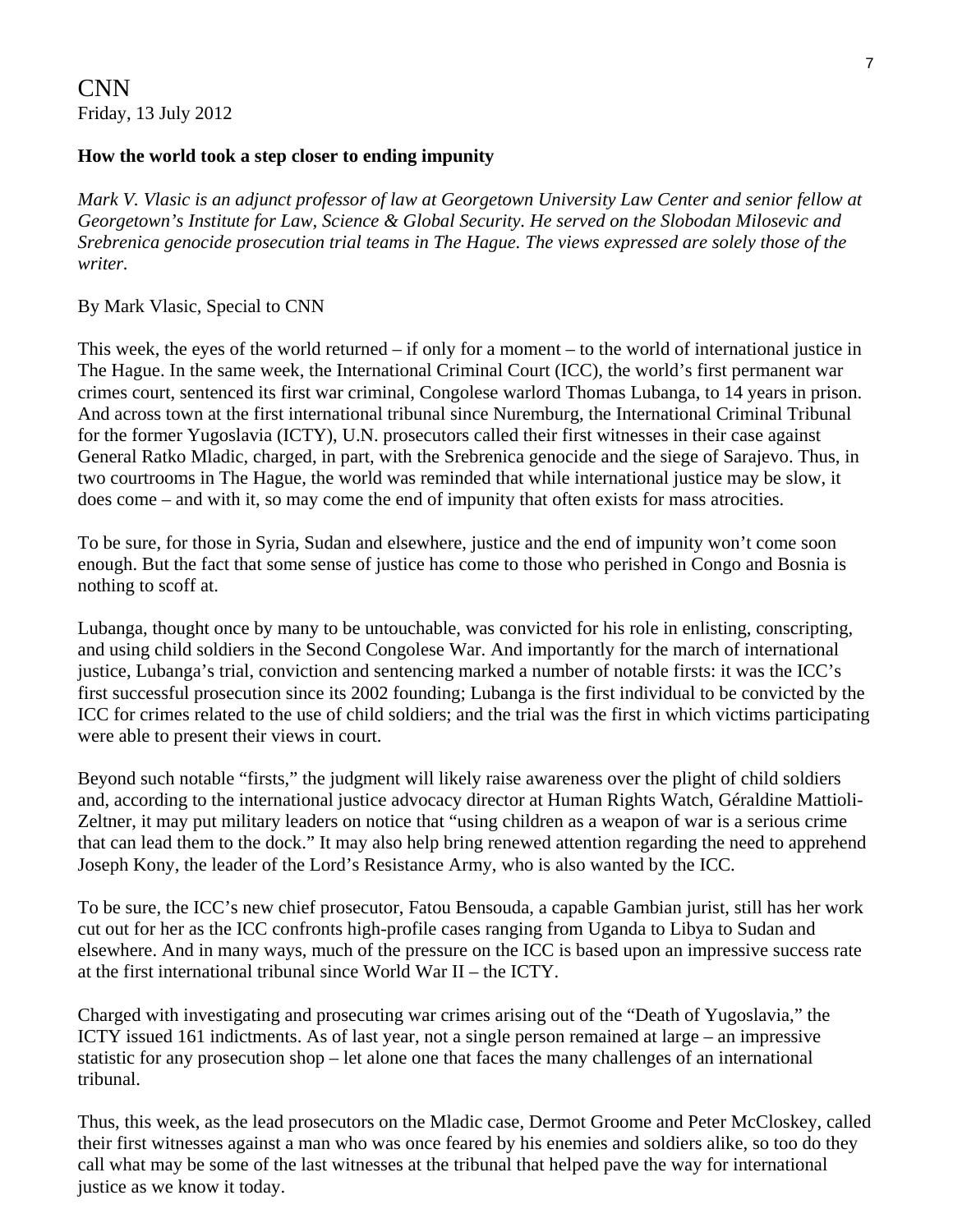And it's fitting that one of the last cases at the ICTY should focus on Mladic, the commander of the Bosnian Serb Army and alleged mastermind of the Srebrenica genocide, in which more than 8,000 Muslim men and boys were executed. Why? Because, in some ways, the eyes of the world first focused on the tribunal when his accomplice, former Drina Corps commander, Radislav Krstic, was put in the dock (and later convicted) for his part in the slaughter.

As the prosecutor's case will show, some of Srebrenica's Muslims were opportunistically killed, but most were slaughtered in a full-scale military operation: hands were tied, eyes were blindfolded and unarmed civilians were lined up before freshly dug mass graves and shot in the back by automatic weapons.

It's a tragedy that boggles the mind. And perhaps even more so as it happened in Europe – just 17 years ago this week. But the fact that the case is finally coming to conclusion – with the trial of the most senior Bosnian Serb general of the war – is a testament to the march of international justice.

In many ways, the end of high-level impunity came with the arrest and trial of Slobodan Milosevic, the first high-profile head of state to be tried for war crimes at an international tribunal in the history of our planet. Then came the arrests of former presidents Saddam Hussein of Iraq and Charles Taylor of Liberia. They were followed by the arrests of Chad's former president, Hissene Habre, Cambodia's Khieu Samphan, the former president of the Khmer Rouge, and Radovan Karadzic, who is now being tried in another courtroom in The Hague.

And what is unique, is that in each case, men who were once deemed untouchable – like Mladic and Lubanga – have been brought to justice, not by the sword, but by the pen. Lawyers and their investigative colleagues have built criminal cases and applied to judges to approve indictments and sign arrest warrants, leading to the arrests and trials of a former strongmen. What happened in The Hague this week is therefore historic. It marks not just the end of impunity for victims in Congo and Bosnia, but in many ways it is a symbolic victory of the pen over the sword. This week, we should all be proud.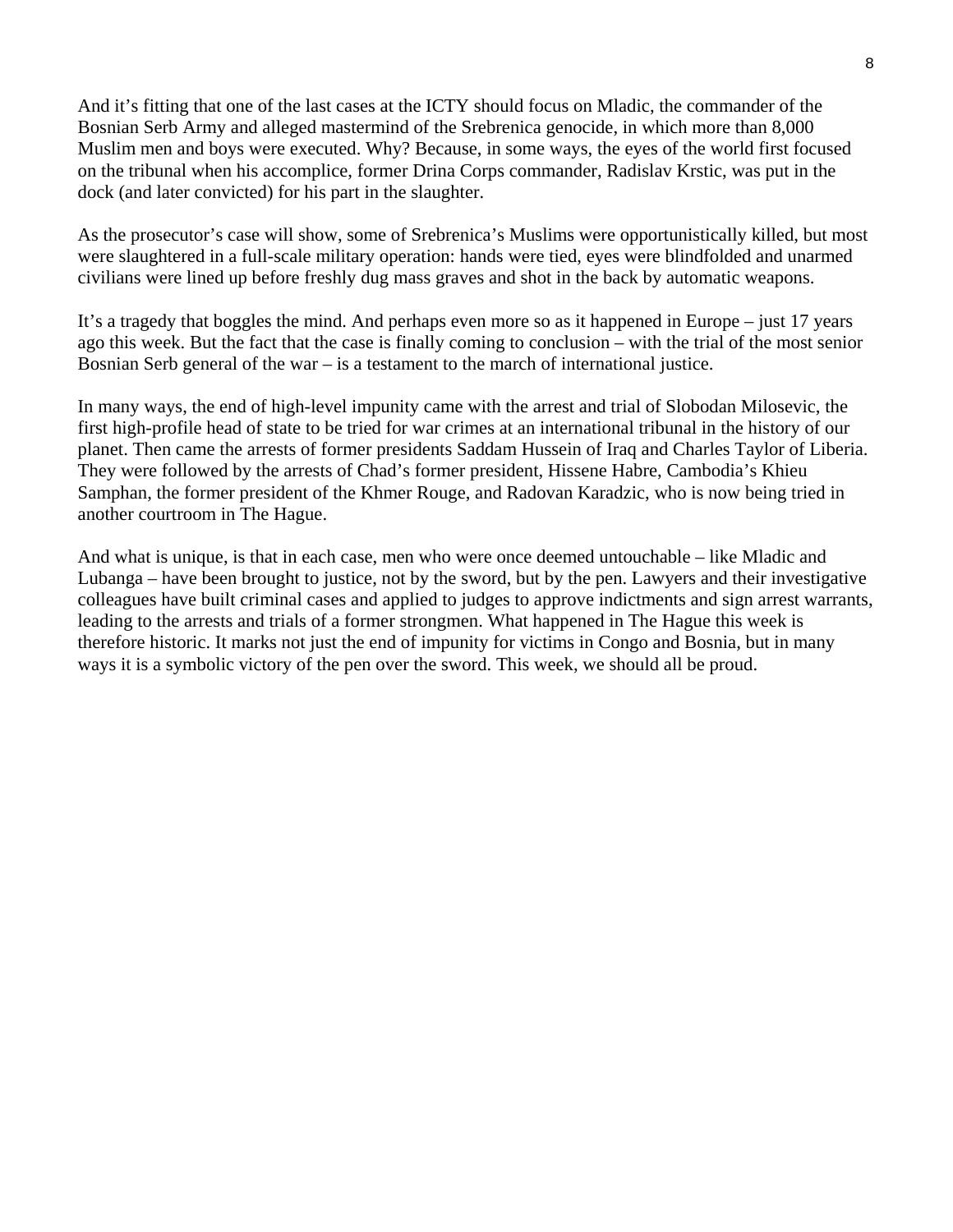# Oxford University Press Blog

Thursday, 12 July 2012 http://blog.oup.com/2012/07/egypt-arab-spring-transitional-justice/

#### **Beyond Conventional Transitional Justice**

#### By Reem Abou-El-Fadl

After former Egyptian President Hosni Mubarak was toppled in February 2011, the Supreme Council for the Armed Forces assumed executive power in Egypt, and launched the 'transitional period.' In the seemingly boundless space created by Mubarak's absence, millions of citizens freely debated every aspect of the emerging political and social order, in public meetings, at home, in the media, and on the streets. It was a time of limitless imagination. Meanwhile, amongst international and Egyptian human rights organisations, a more contained conversation began on the practice and precedents of transitional justice.



Cairo soon played host to major conferences on the subject. In these meetings, three central assumptions were regularly made, particularly by international participants. First, transitional justice precedents offer the necessary prescriptions for Egypt at this time. Second, the Egyptian people are unaware o f this and need

educating accordingly. Third, and underpinning the rest, the most deceptively straightforward premise: Egypt's transition is underway. But as the conference proceedings showed and events since have confirmed, these premises should actually have been posed as questions.

#### **Do international transitional justice precedents suit the Egyptian case?**

In 2011, Egyptian demonstrators proclaimed revolution and not reform. The slogan they borrowed from their Tunisian forerunners was 'The People Want the Fall of the Regime,' where the Arabic word for 'regime,' al-nizam, also connotes 'order' or 'system.' By contrast, transitional justice offers mechanisms for a more conservative conception of transition, confined within the realms of criminal law and political reform. Several studies have reflected on the limits of this standardisation.

Two neglected areas resonate particularly in Egypt. First, as with the US occupation in Iraq, and NATO in Kosovo, transitional justice practice rarely highlights the accountability of external actors. American and European governments are often held up as ideal-types, while developing state actors are scrutinised, reinforcing existing imbalances of power. The Mubarak regime's collaboration with London and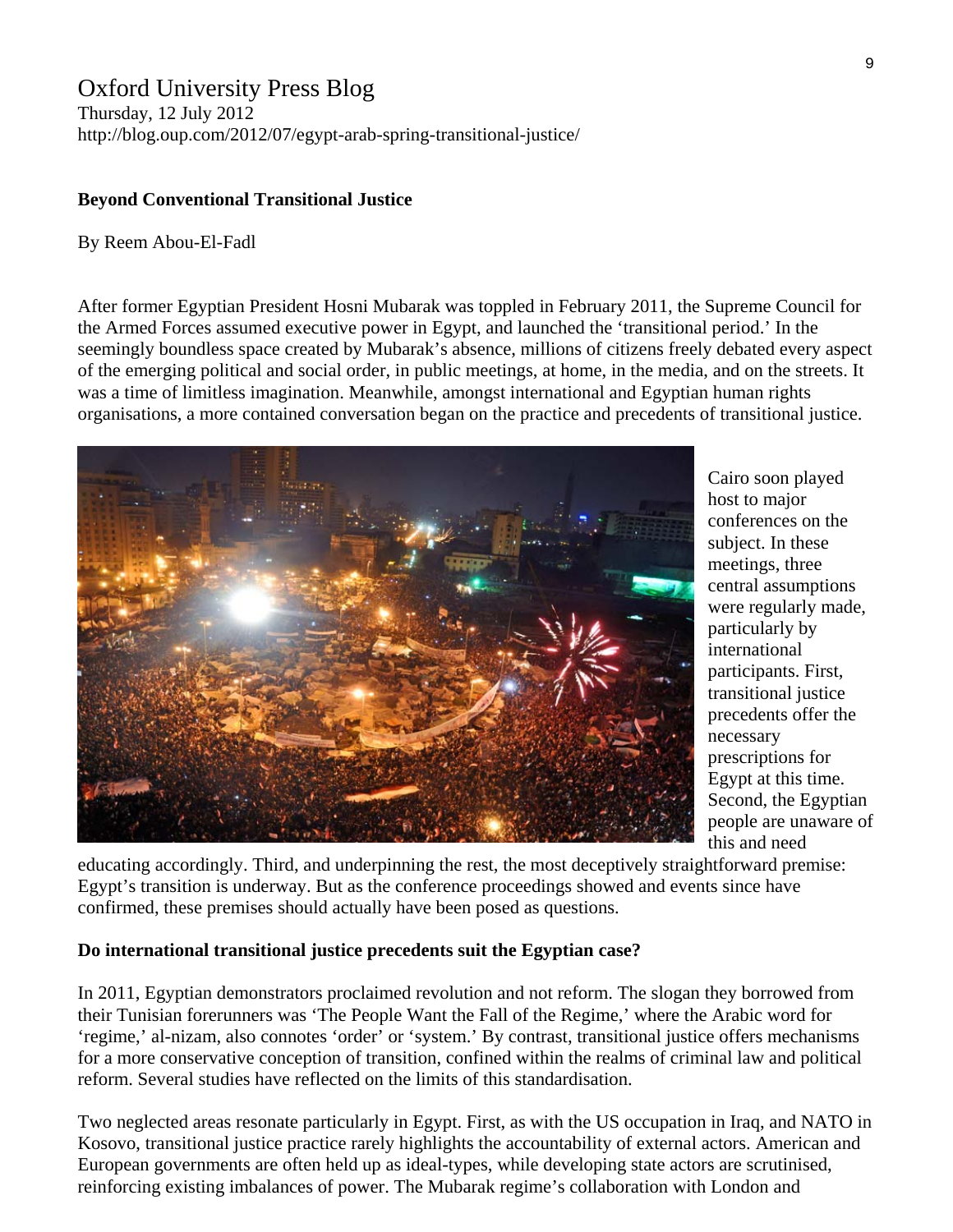Washington — not least on extraordinary rendition — is a case in point. Significantly, an American National Lawyers Guild delegation recently visited Egypt to document the role of US government and corporations in human rights abuses.

Another neglected question concerns the kind of injustice being righted. In Egypt, violations in the field of social and economic rights abound. Accepting his first IMF package in 1991, Mubarak had established a neoliberal order which flouted several international economic rights conventions on unionisation, child labour, gendered wage discrimination, and migrant labour. And yet, in transitional justice practice, critiques of crony capitalist interests as culpable are rare.

# **Do Egyptians need an education in transitional justice?**

If the Mubarak regime's violations outstrip conventional transitional justice provisions, then the assumption that Egyptian society needs an education in it appears flawed. Certainly, knowledge of international precedents only enriches public debate. Yet Egyptians' intimate understanding of the crimes committed by the Mubarak regime, and of potential remedies, was made clear in the slogans and demands of the revolution's opening 18 days. Protests were called against 'Torture, Corruption, Poverty, and Unemployment' on Police Day, and the chant 'Bread, Freedom, Human Dignity,' popularised. As rights activist Hossam Bahgat recalled, by condemning the authorities' violation of political, civic, social, and economic rights together, Egyptians had 'completely surpassed' the artificial sequencing of rights debate.

Protesters' earliest demands were for the trials of old regime members, overhaul of state institutions, and reparations for victims of state violence. They displayed a clear preference for retributive justice — alqasas — over the non-judicial prescriptions of some international practitioners, such as truth and reconciliation commissions. But beyond these transitional justice-related themes, they also demanded representative government, autonomy from Washington in policymaking, and social justice. Civil society campaigns targeted military trials, state media, odious debt, stolen public funds, and injustice in the workplace. These millions of Egyptians envisioned fundamental socio-political change.

# **Is Egypt really 'in transition'?**

Clearly, then, there are differences in scope between reformist and revolutionary conceptions of transition. Yet the paradox that Egyptians are experiencing today is the sheer ephemerality of that transition. In most successful transitional justice cases, one common condition is the existence of the political will to propel the process. In Egypt, the military council simply lacks that political will, and has presided over a year and counting of military trials for civilians, repression of demonstrations, and media censorship.

As of their constitutional declaration in March 2011, the generals enjoyed full executive powers. Citizens have been disappointed at the outcomes of former regime members' trials, and the lack of vetting, whether in Egypt's police apparatus, prison system, or official media. Meanwhile, recently negotiated IMF packages carefully preserve the neoliberal status quo.

During the presidential elections in June 2012, the generals issued yet another constitutional declaration, which stripped the presidency of many of its powers. The elections themselves were invalidated in the eyes of many by the candidacies of two former regime members, and the lack of oversight regarding campaign funds and tactics. In this context, the victory of Muslim Brother Muhammad Mursi left both his powers and allegiances very much in question, particularly due to the Brotherhood's silence during and perceived complicity in the military council's repression.

Today, Egypt's transition is at best suspended, and over the past months, transitional justice mechanisms like trials and reparations have been selectively developed by a state elite that is untransformed. Hence the activists' mantra, 'the revolution continues' (al-thawra mustamira), and the continued protests against the 'remnants' (fulul) of the Mubarak regime.